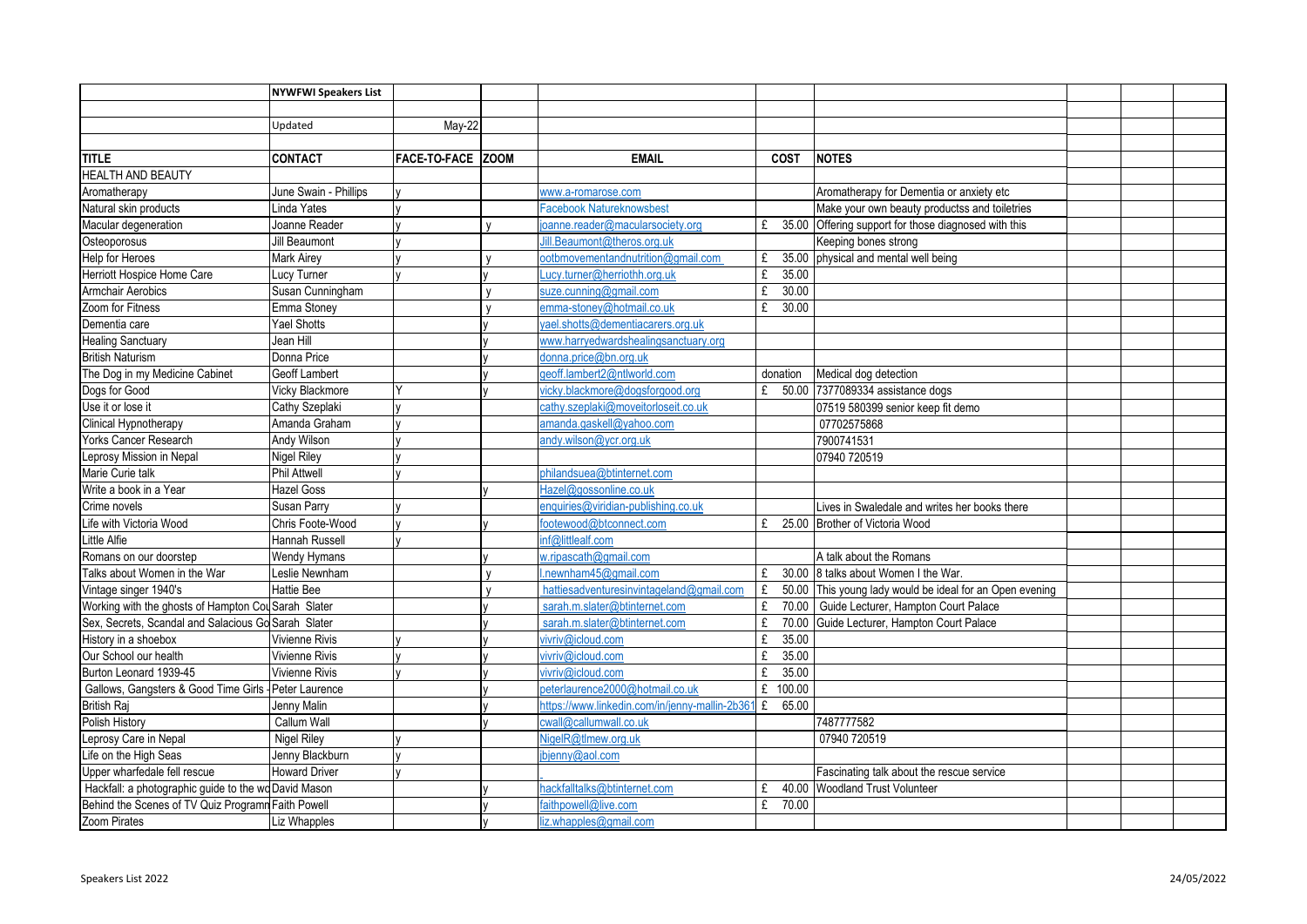| Dr Shipman                                            | Sarah Kelly                   |  |      |                                          | £    | 50.00     |                                                    |  |  |
|-------------------------------------------------------|-------------------------------|--|------|------------------------------------------|------|-----------|----------------------------------------------------|--|--|
| Wedding in Istanbul                                   | <b>Sally Mabey</b>            |  |      | sally.mabey@ntlworld.com                 | £    | 30.00     |                                                    |  |  |
| Baroness Bolsover Tea                                 | inda Holmes                   |  |      | ndajaneholmes@hotmail.co.uk              | £    | 50.00     |                                                    |  |  |
| Spoons Workshop                                       | Jo May                        |  |      | omay@phonecoop.coop                      | £    | 50.00     |                                                    |  |  |
| Women's Euro-Arabian N Pole Expeditio Misba Khan      |                               |  |      | kmisba@yahoo.co.uk                       | £    | 75.00     |                                                    |  |  |
| MadEnglishwoman, Three Dogs and the Ginny Davis       |                               |  |      | ginnydavis2860@gmail.com                 | £    | 70.00     |                                                    |  |  |
| Looking Good with Colour                              | Sue Burton                    |  |      | nfo@colourstyleanalysis.com              | £    | 40.00     |                                                    |  |  |
| Never too old to be an entrpreneur                    | Lynda Johnson, Roz Ebbey      |  |      | nfo@pinniesandpearls-teaparties.co.uk    | £    | 50.00     |                                                    |  |  |
| The Stray Ferret                                      | Tamsin O'Brien                |  |      | amsin@thestrayferret.co.uk               |      |           |                                                    |  |  |
| Pop singer guitarist                                  | Phil Rylance                  |  |      | philrylance43@gmail.com                  |      |           |                                                    |  |  |
| Walk in the West End of London                        | <b>Howard Slater</b>          |  |      | howardslater@rocketmail.com              |      |           |                                                    |  |  |
| A luncheon appointment with Harry Grati Harry Gration |                               |  |      | royplayer151@gmail.com                   |      |           |                                                    |  |  |
| The Accidental Fundraiser                             | Krystyna Gadd                 |  |      | krystyna.gadd@yahoo.co.uk                |      |           |                                                    |  |  |
| My Canal Mania                                        | Geoff Lambert                 |  |      | geoff.lambert2@ntlworld.com              |      | donation  |                                                    |  |  |
| Cambridge's hidden secrets                            | Murray Jacobs                 |  |      | murrayjacobs@hotmail.com                 |      |           | https://youtu.be/1KURCSXTYnw                       |  |  |
| Nepal (various)                                       | Nick Morrice                  |  |      | nickmorrice@gmail.com                    |      |           |                                                    |  |  |
| Looking Good with Colour                              | Sue Burton                    |  |      | 07773 027243                             |      |           | http://www.colourstyleanalysis.com                 |  |  |
| <b>Stylish Scarves &amp; Sarongs</b>                  | Sue Burton                    |  |      | nfo@colourstyleanalysis.com              |      |           | http://www.colourstyleanalysis.com                 |  |  |
| Fountains Abbey, Studley Rpyal                        | Mike Bevington                |  |      | thebevsm29c17@btinternet.com             |      | donation  |                                                    |  |  |
| Muscat&Oman Scouts 1957-8                             | Mike Bevington                |  |      | hebevsm29c17@btinternet.com              |      | donation  |                                                    |  |  |
| Swan rescue                                           | Dan Sidley                    |  |      | nfo@ysrh.org.uk                          |      | donation  | 01757 544554 www.ysrh.org.uk                       |  |  |
| Decline of Rural buses                                | Colin Speakman                |  |      |                                          |      |           |                                                    |  |  |
| Plastic pollution                                     | Jo Moseley                    |  |      | oannemoseley@btinternet.com              |      |           |                                                    |  |  |
| Unseen                                                | Clare Mills                   |  |      | c.mills@unseenuk.org                     |      | £ $70.00$ |                                                    |  |  |
| <b>Cyber Security</b>                                 | Liam Carter                   |  | free | .iam.Carter@northyorkshire.pnn.police.uk | free |           |                                                    |  |  |
| Wills                                                 | Clare Shuttleworth-Richardson |  |      | lare.sr@squiggleconsult.co.uk            |      |           |                                                    |  |  |
| Plantswoman                                           | Sara Hopps                    |  |      | sarahhopps17@gmail.com                   |      |           | Gives talks and sells her produce and gives advice |  |  |
| Make it Wild                                          | Helen Neave                   |  |      | nelen@makeitwild.co.uk                   | £    |           | 50.00 Rewilding land                               |  |  |
| Hedgehog rescue                                       | Paula Baker                   |  |      | suffolkprickleshedgehogrescue@gmail.com  | £    | 50.00     |                                                    |  |  |
| Encouraging Nature into your garden                   | <b>Helen Neave</b>            |  |      | nelen@makeitwild.co.uk                   | £    |           | 50.00 Rewilding your garden                        |  |  |
| Easy gardening                                        | Martin Fish                   |  |      | Il@martinfish.com                        | £    | 80.00     |                                                    |  |  |
| Workshops                                             | Rachel Hutton                 |  |      | avepoole@vahoo.co.uk                     |      |           | Different workshops                                |  |  |
| Art                                                   | ynn Ward                      |  |      | ynnward17@gmail.com                      |      |           | Creative drawing                                   |  |  |
| Embroidery                                            | Zara Dav                      |  |      | zara@zaradayembroidery.com               |      |           | £ 150.00 talk demo and will provide template       |  |  |
| Basic macrame knots                                   | <b>Judith Stansfield</b>      |  |      | udstass@gmail.com                        | £    |           | 30.00 talk demo expenses only for NYF              |  |  |
| Macrame plantholder                                   | <b>Judith Stansfield</b>      |  |      | udstass@gmail.com                        | £    |           | 30.00 talk demo expenses only for NYF              |  |  |
| Make a hedgehog                                       | Caroline Dobinson             |  |      | caroldobinson713@btinternet.com          | £    | 25.00     |                                                    |  |  |
| Various crafts                                        | Felicity Jennings             |  |      | elicityjennings863@gmail.com             | £    |           | 40.00 wide range of craft demos                    |  |  |
| <b>Bobbin knitting</b>                                | Jan Bell                      |  |      | varkerbank@btinternet.com                | £    | 40.00     |                                                    |  |  |
| Art session                                           | Stephen Waterhouse            |  |      | stephen@stephenwaterhouse.com            | £    | 60.00     |                                                    |  |  |
| Paper beadwork                                        | Karen Kaye                    |  |      | utterlykaren@gmail.com                   | £    |           | 45.00 www.facebook.com/utterlyunique               |  |  |
| My Life as an Illustrator and Designer                | 'Alison Gardiner-             |  |      | alison@alisongardiner.co.uk              | £    | 30.00     |                                                    |  |  |
| Creative art -upcycling                               | Ailish Henderson              |  |      | flounderingfish@googlemail.com           |      |           | www.ailishhenderson.com                            |  |  |
| Backstage and Beyond                                  | Zoe Phillips                  |  |      | bydeckleandhide@gmail.com                |      |           |                                                    |  |  |
| <b>Crepe Paper Flowers</b>                            | Sally Howarth                 |  |      | slhowarth@btinternet.com                 |      |           | 07708310061                                        |  |  |